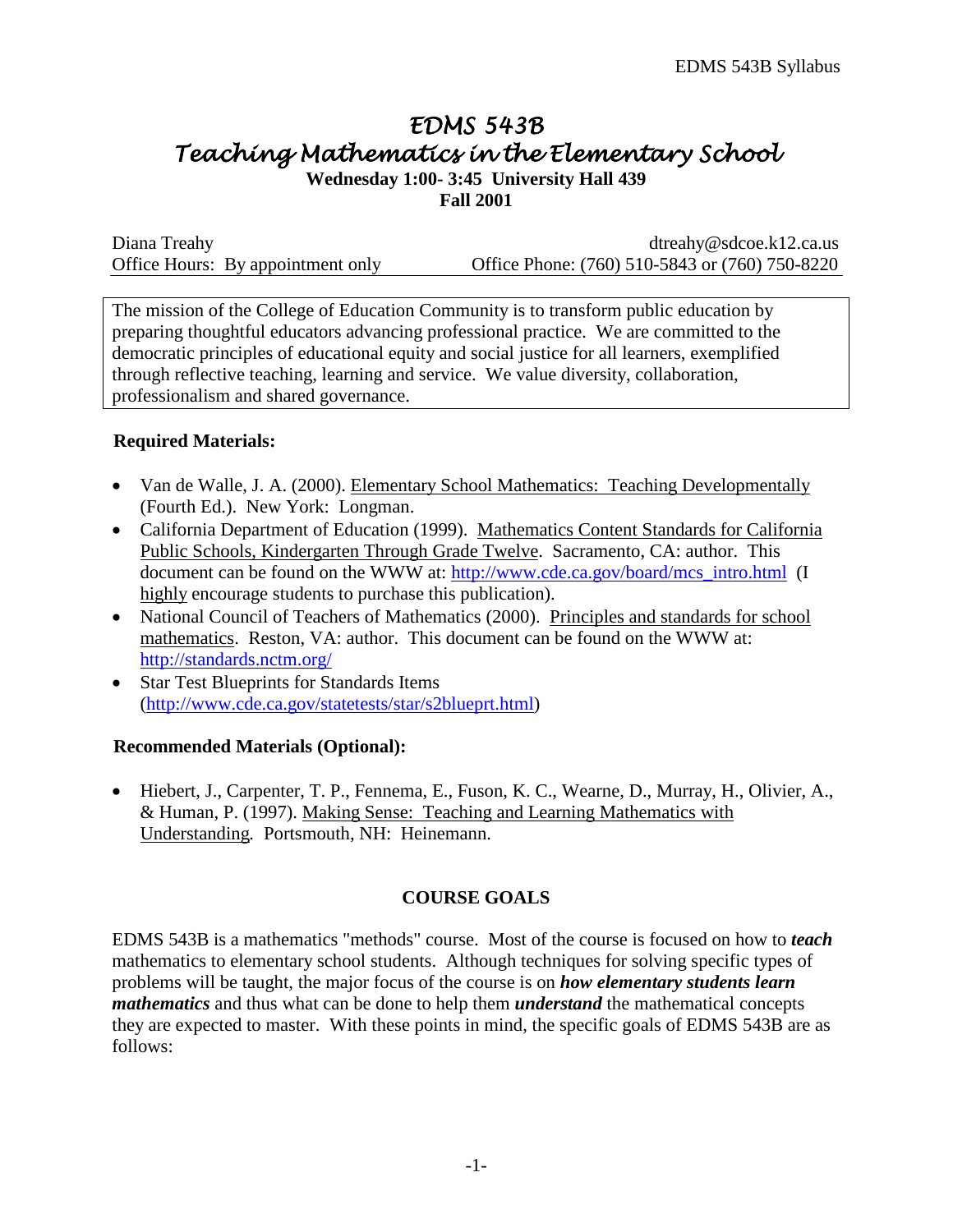- 1. Students who complete EDMS 543B should see elementary school mathematics as a discipline involving exploring, verifying, conjecturing, describing, and so on. Specifically, those who complete EDMS 543B should be able to help elementary school students to solve word problems, to apply mathematical thinking to non-routine mathematical questions, and to understand the computational techniques they are learning.
- 2. Students who complete EDMS 543B should understand how elementary school students learn mathematics. It is only by understanding how students *construct* their own knowledge of mathematics that we can understand how best to teach them.
- 3. Students who complete EDMS 543B should be aware of specific mathematical topics taught in each of the grades K through 6 and know where to gather resources to aid in the teaching of those topics. Moreover, students should be able to find or create mathematical *tasks* that help lead to understanding of more general concepts.
- 4. Students who complete EDMS 543B should be able to engage students in mathematical discourse to help them understand mathematical ideas. In particular, they should know how the tasks they expect students to complete relate to the discourse that takes place.
- 5. Students who complete EDMS 543B should be able to design a classroom environment that fosters the development of mathematical thinking. One key to this environment is appropriate tools including manipulatives, calculators, the world wide web, and paper and pencil.
- 6. Students who complete EDMS 543B should be able to assess progress of elementary school students who are learning mathematics and be able to adjust instruction for students with special needs.
- 7. Students who complete EDMS 543B should be able to communicate verbally about teaching and learning mathematics and work cooperatively on projects relating to teaching.
- 8. Students who complete EDMS 543B should understand what it means to be mathematically literate in a world that relies on calculators and computers to carry out mathematical procedures. In particular, students should be able to use these technological tools to develop elementary students' understanding of mathematics concepts.
- 9. Students who complete EDMS 543B should be able to aware of the multicultural composition of today's classrooms, and be able to teach elementary school mathematics to diverse populations.

# **CLAD EMPHASIS**

In 1992, the College of Education voted to infuse Crosscultural, Language and Academic Development (CLAD) competencies across the curriculum. The CLAD competencies are attached to the syllabus and the competencies covered in this course are highlighted.

### **TENTATIVE COURSE OUTLINE**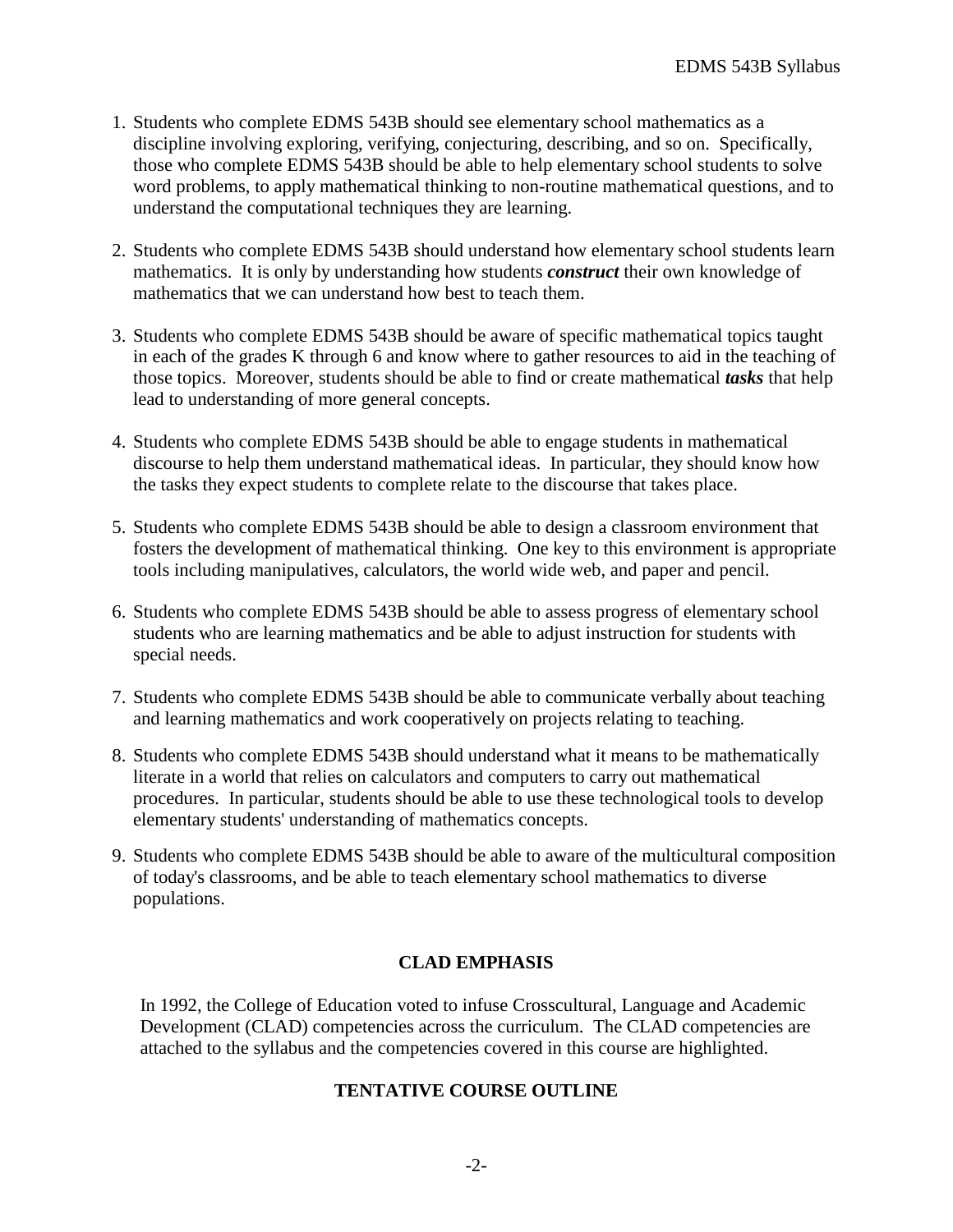## **Topic and Assignments:**

| Aug. 29                                    | Teaching Mathematics in the Context of Reform (Van de Walle 1; Hiebert 1) |
|--------------------------------------------|---------------------------------------------------------------------------|
| Appropriate mathematical tasks (Hiebert 2) |                                                                           |
|                                            | California Mathematics Standards (handout)                                |

- Sept. 5 Technology and School Mathematics (Van de Walle 24) Mathematics Websites Exploring What It Means to Do Mathematics (Van de Walle 2) *Manipulatives*: Unifix Cubes, Multilink Cubes, Color Cubes, Two-Color Counters, Tangrams Begin WWW project
- Sept. 12 Cognitively Guided Instruction (handout and video) Teaching through problem solving (Van de Walle 4) Using manipulatives to teach patterning *Manipulative:* Attribute Blocks, Pattern Blocks
- Sept. 19 Meaning of Operations (Van de Walle 7) Teaching basic facts (Van de Walle 8) Begin Lesson Plan

## Sept. 26 **WWW Group Report Due**

Classroom management (supplemental reading) Whole Number Place Value Development (Van de Walle 9) Teaching place value and computation in a real-world context (Hiebert 7) *Manipulatives:* Base-Ten Blocks, Bundling Sticks, Unifix Cubes

- Oct. 3 Number Sense and Estimation with Whole Numbers (Van de Walle 11) Computation in context (Hiebert 8)
- Oct. 10 Mathematics in other countries (TIMSS supplemental reading, Videotape) Strategies for Whole Number Computation (Van de Walle 10) Teacher's role in a mathematics class (Hiebert 3)
- Oct. 17 Social culture of the classroom (Hiebert 4) Building Assessment into Instruction (Van de Walle 5) SAT 9 testing Summary of using tools to teach mathematics (Hiebert 5) Developing Concepts of Ratio and Proportion (Van de Walle 15)

# Oct. 24 **Lesson Plan Due**

Begin Menu Project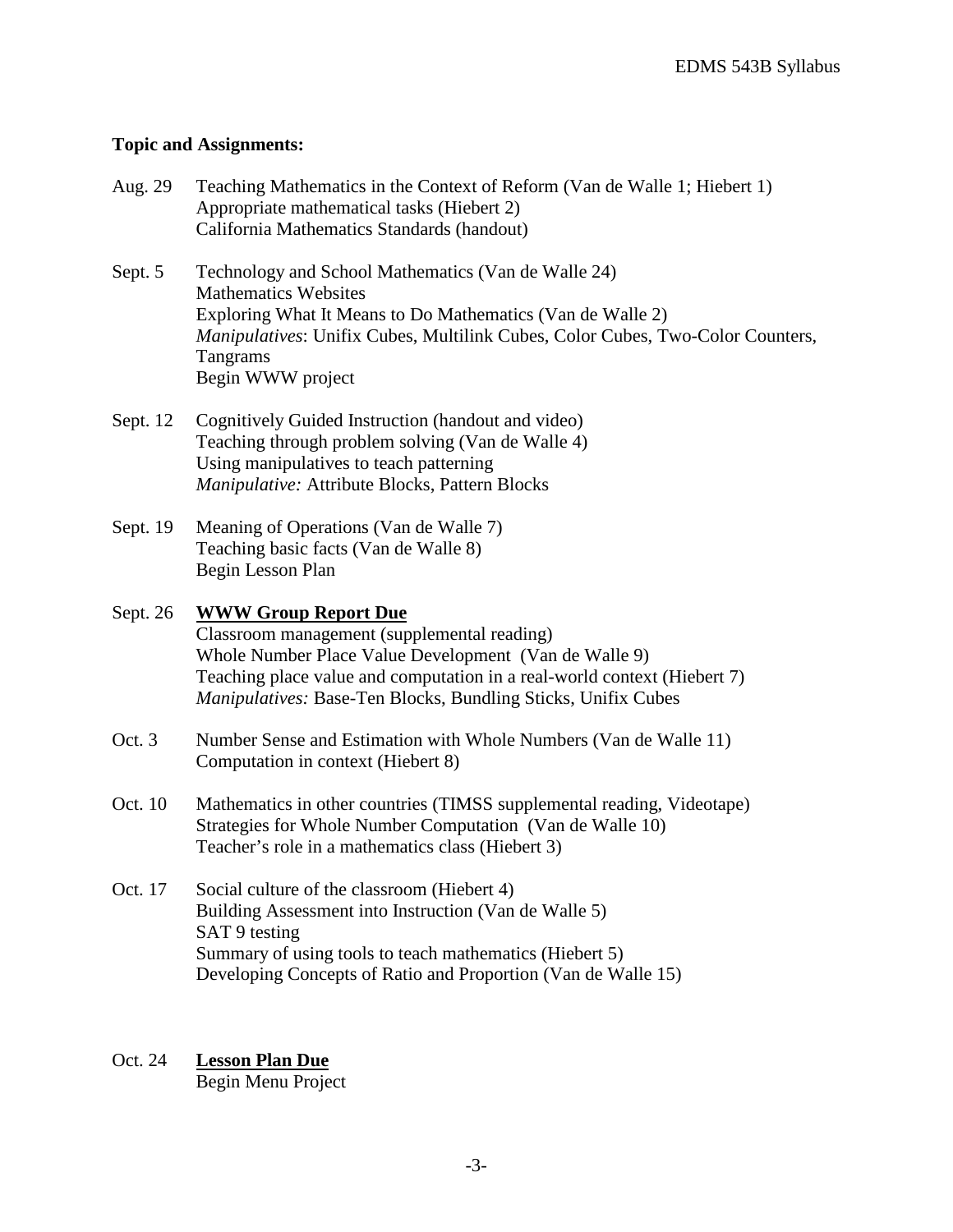- Oct. 31 Developing Fraction Concepts (Van de Walle 12) *Manipulatives*: Cuisenaire Rods, Fraction Circles, Fraction Bars, Decimal Squares
- Nov. 7 Equity Issues (Hiebert 6; Van de Walle 23) Video- Key School Card Activity
- Nov. 14 Geometric Thinking and Geometric Concepts (Van de Walle 17) *Manipulatives:* Tangrams The Story of Tang
- Nov. 21 Work Menu Group projects
- Nov. 28 **Menu Group Project Due** Helping Children Master the Basic Facts (Van de Walle 8)
- Dec. 5 Algebraic Reasoning (Van de Walle 19) NCTM Navigations Series
- Dec. 12 **Final Project Case Study Due** Course summary

## **GRADING POLICIES**

### **Grading Standards:**

Grading is calculated on the standard of

| $94 - 100 = A$  | $80 - 83 = B$   | $70 - 73 = C$  |
|-----------------|-----------------|----------------|
| $90 - 93 = A$   | $77 - 79 = C +$ | $60 - 69 = D$  |
| $87 - 89 = B +$ | $74 - 76 = C$   | below $60 = F$ |
| $84 - 86 = B$   |                 |                |

You must maintain a B average in your teacher education courses.

"A" is representative of outstanding performance and "it is virtually impossible to prespecify all details necessary to achieve a given grade." In addition, the guidelines state that "Students should recognize that effort alone does not necessarily guarantee above average grades." Note that I will provide grading rubrics for all assignments ahead of time in an attempt to be as specific as possible about what I expect on assignments.

Attendance and Class Participation: Due to the dynamic and interactive nature of EDMS 543B, all students are expected to attend all classes and participate actively. At a minimum, students must attend more than 80% of class time or she/he may not receive a passing grade for the course